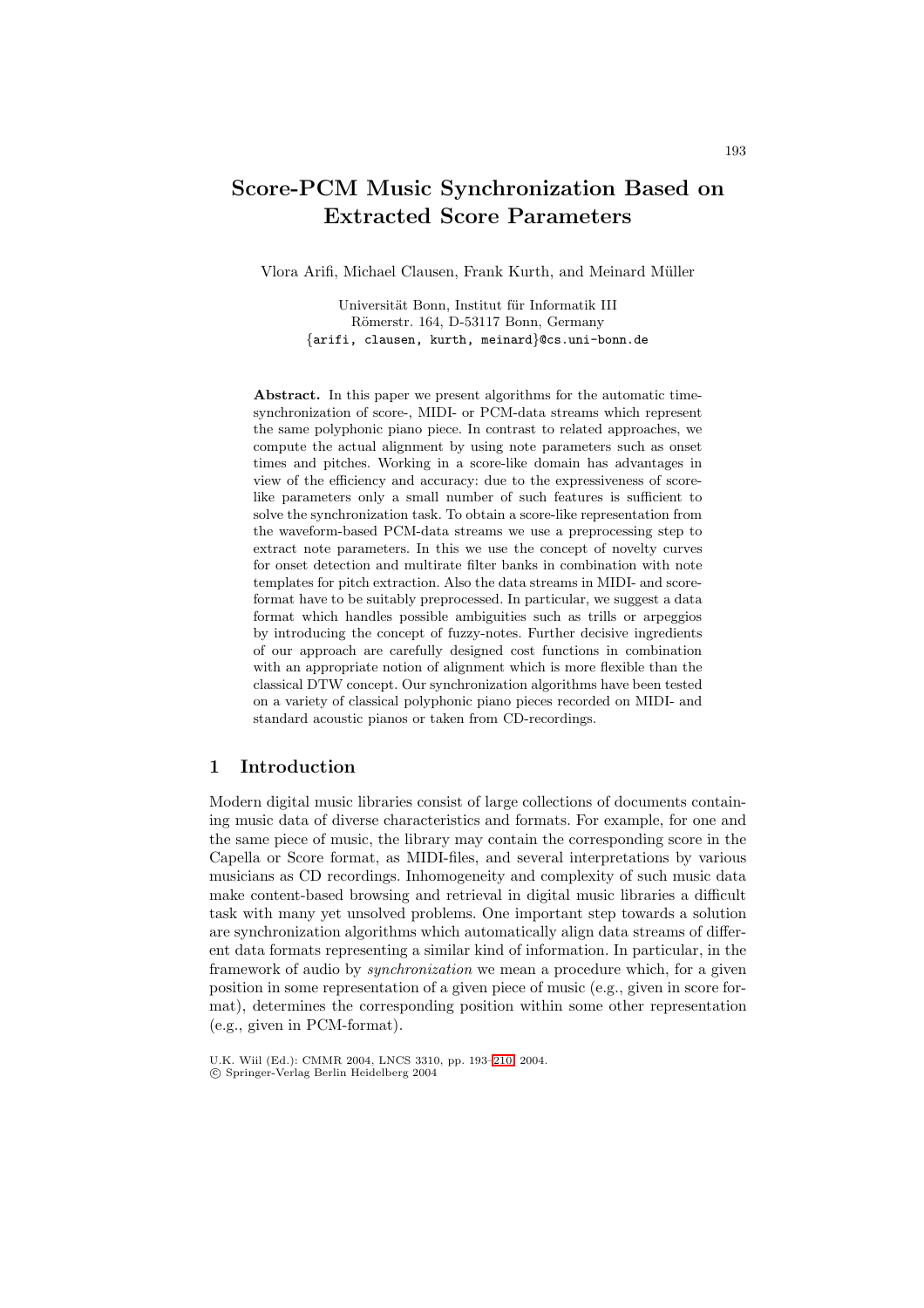Such synchronization algorithms have applications in many different scenarios: following score-based music retrieval, linking structures can be used to access a suitable audio CD accurately to listen to the desired part of the interpretation. A further future application is the automatic annotation of a piece of music in different data formats to support content-based retrieval and browsing. As another example, musicologists can use synchronizations for the investigation of agogic and tempo studies. Furthermore, temporal linking of score and audio data can be useful for a reading aid of scores.

In the following, we concentrate on three widely used formats for representing music data: the symbolic *score format* contains information on the notes such as musical onset time, pitch, duration, and further hints concerning the agogic and dynamics. The purely physical *PCM-format* encodes the waveform of an audio signal as used for CD-recordings. The *MIDI-format* may be thought of as a hybrid of the last two data formats containing content-based information on the notes as well as agogic and dynamic niceties of some specific interpretation. These different data formats lead to various synchronization problems as illustrated by Figure [1.](#page-1-0)



**Fig. 1.** Overview on various synchronization problems.

<span id="page-1-0"></span>In this paper we concentrate on the case of Score-PCM (SP) synchronization where one data stream is given in a score-like format (in this case the note parameters are explicitly available) and the other data stream is given in the PCM-format. The other cases such as SM- or MP-synchronization are even easier or can be done in a similar fashion (see [\[1\]](#page-16-1)).

As will be discussed in Section [2](#page-2-0) there are various strategies to make the scorelike data stream comparable to the PCM-data stream. In all approaches the data streams are divided up into sequences of frames which are aligned by techniques of dynamic time warping (DTW). Since the memory requirement as well as the running time of this approach is at least proportional to the product of the lengths of the two sequences to be aligned, efficiency becomes an important issue. Therefore, in contrast to the approaches described in [\[17,](#page-17-0)[18\]](#page-17-1), we suggest to use score-like features such as onset times and pitches for the alignment process. Due to the expressiveness of such note parameters only a small number of features is sufficient to solve the synchronization task. Furthermore, a very good temporal accuracy of the alignment can be achieved.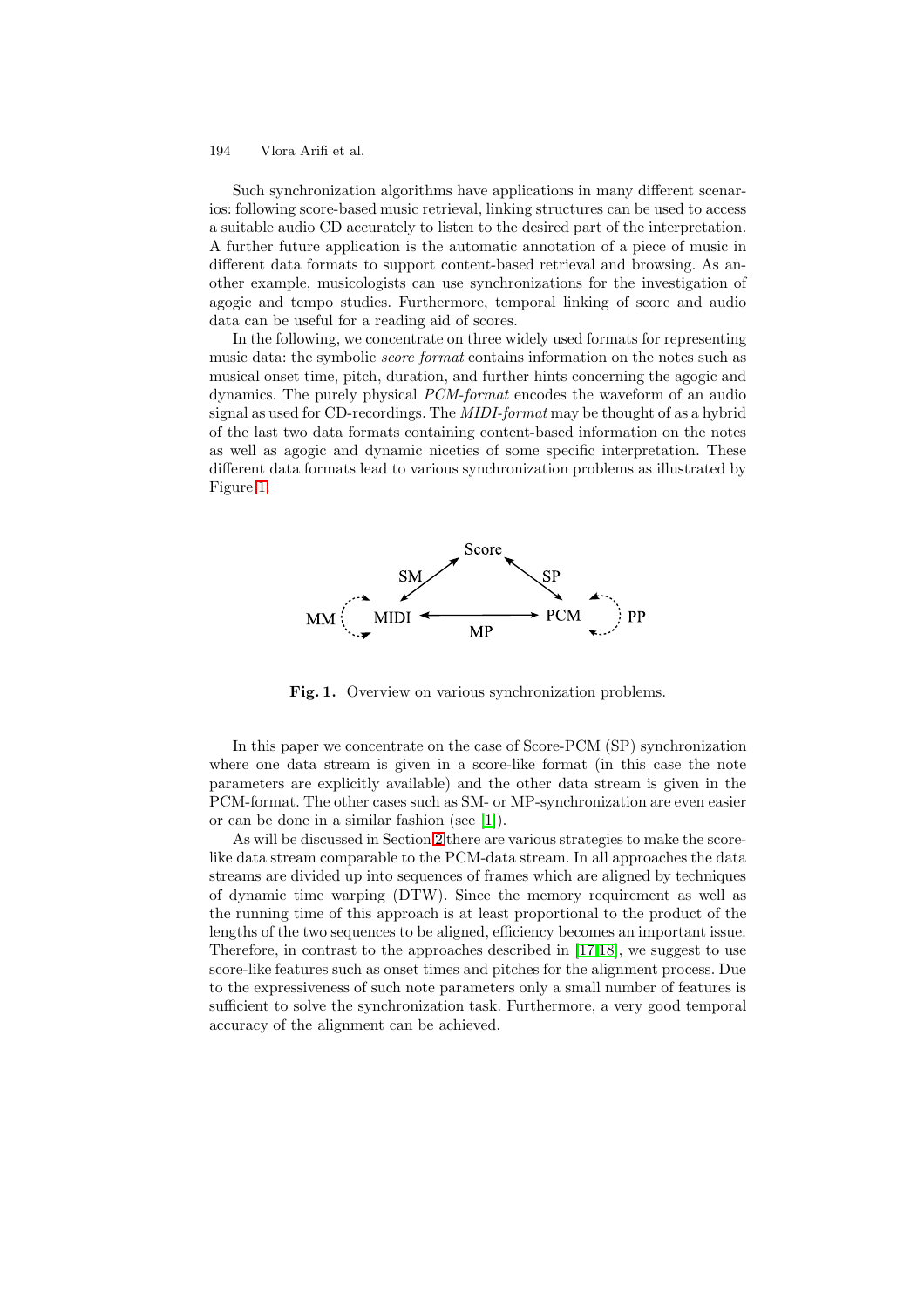The major problem with this approach is that a PCM-data stream does not explicitly contain information on the notes. Therefore, in a preprocessing step, we first extract information such as note onsets and pitches from the PCMrecording in order to make it comparable in the score-like domain. However, the extraction of note information from the waveform of polyphonic music constitutes an extremely difficult problem which is solved only for a few special cases (see also Section [2\)](#page-2-0). Especially, in the most general case of orchestral music the extraction problem (not to mention the transcription problem) is a largely open problem which seems to be unfeasible. In our research, we have concentrated on polyphonic piano music. In contrast to many other research projects we do not restrict ourselves to PCM-data generated by MIDI-pianos. Instead we allow PCM-data generated by any acoustic piano, e.g., music data from a piano CD. This in general extremely complex data leads to many erroneous extraction results which would not be acceptable when treated as a transcription into a score-like format of the original piece of music. However, the extracted data even from complex piano pieces — is good enough to ensure success in view of the synchronization problem.

One major problem in Score-PCM synchronization results from the fact that the score is just a description of the piece of music which leaves a lot of room for various interpretations not only concerning the tempo and dynamics but also concerning the notes itself. To cope with ambiguities in the score, such as trills, arpeggios, or grace notes, we introduce the concept of fuzzy-notes which allows a set of alternative notes in the alignment process. Furthermore, concerning the PCM-based interpretation one often has to deal with wrong, additional, or missing notes. Using classical DTW-based approaches for the alignment, as e.g. described in [\[13,](#page-17-2)[17,](#page-17-0)[18\]](#page-17-1), matches are forced by the local constraints imposed on the warping paths — even in regions where there are no equivalent events in the score- and PCM-data streams. From our experiments we conclude that it is preferable to avoid such kinds of matches rather than having "erroneous" matches. To this means, we introduce a more general notion of a so-called *Score-PCM match* which allows to skip notes and whole regions, in which the PCMversion differs considerably from the score.

The rest of this paper is organized as follows. In Section [2,](#page-2-0) we discuss recent approaches to Score-PCM synchronization and briefly review some literature related to the extraction and transcription problem. Then, in Section [3,](#page-4-0) we summarize our system for the extraction step of musically relevant parameters from PCM-data streams. The actual synchronization algorithms, based on a carefully designed cost function, are described in Section [4.](#page-6-0) Finally, Section [5](#page-11-0) contains an examples, Section [6](#page-12-0) summarizes some of our experiments, and Section [7](#page-14-0) closes with concluding remarks and possible future research directions.

## <span id="page-2-0"></span>**2 Background and Related Work**

The synchronization problem in music and in particular the related problems of automatic score following and automatic music accompaniment has been a re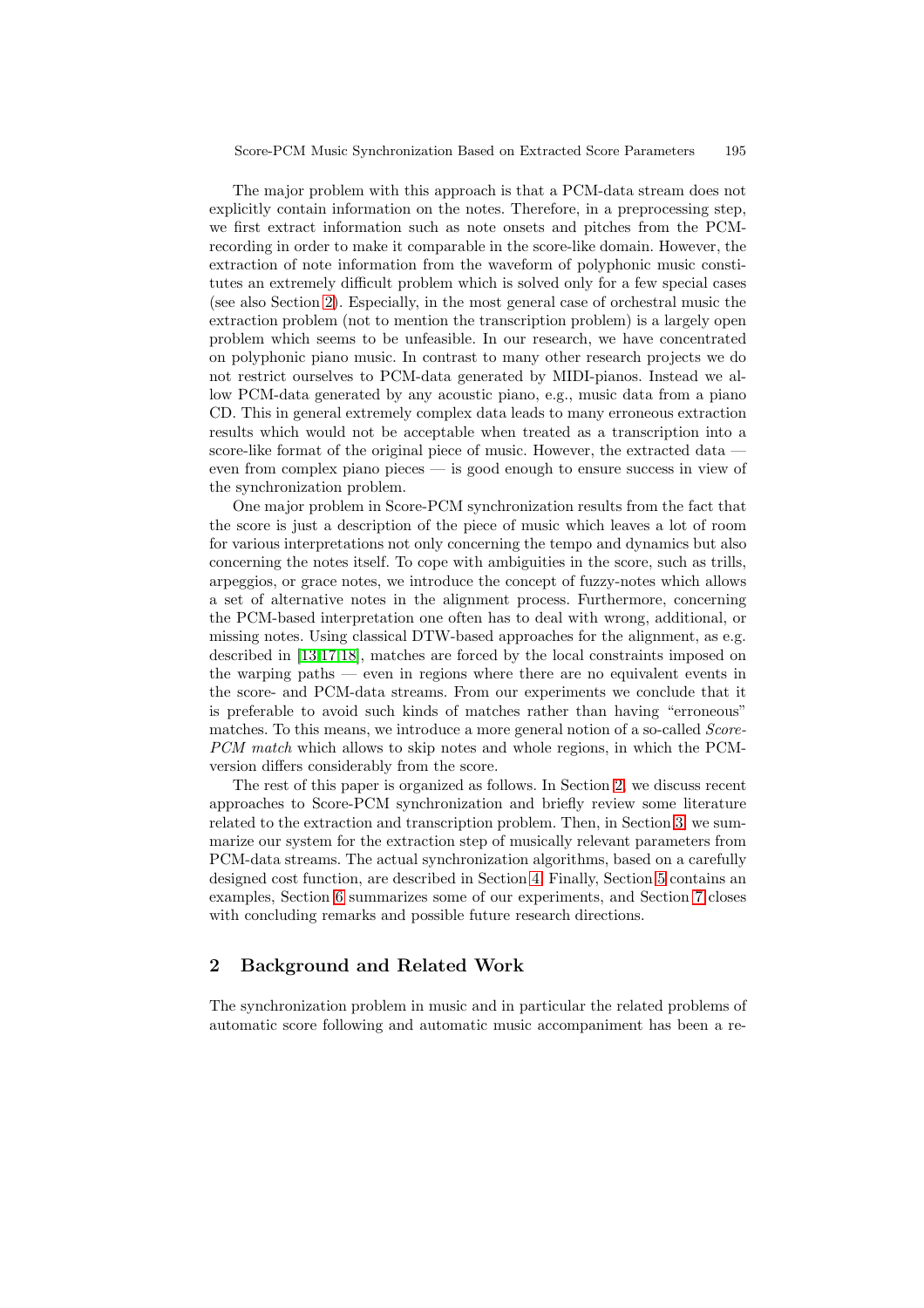search field for many years. Dannenberg et. al. describe in [\[3\]](#page-16-2) and [\[4\]](#page-16-3) one of the first algorithms for automatic music accompaniment reducing the synchronization problem to an LCS (longest common subsequence) problem which is solved using dynamic programming. Raphael [\[14\]](#page-17-3) has developed a system for automatic musical accompaniment of an oboe based on Hidden Markov Models. Desain et. al. describe in [\[5\]](#page-16-4) a general sequential and tree-based score-performance matching algorithms. A similar problem addresses Large in [\[9\]](#page-16-5) using dynamic programming to study music production errors. In all of those approaches the data streams involved in the synchronization problem either explicitly contain score-like note parameters or only consist of monophonic music so that the note parameters are comparatively clean and error free. In our scenario, however, we also allow PCM-data of complex polyphonic piano music with no such explicit and clean parameters. Further links may be found in the overview article [\[12\]](#page-17-4). In the following, we discuss two recent contributions by Turetsky et al. [\[18\]](#page-17-1) and by Soulez et al. [\[17\]](#page-17-0) which also address the problem of Score-PCM synchronization.

To make the data sequences comparable, Turetsky et al. [\[18\]](#page-17-1) first convert the score-like version (given as MIDI data stream) into a PCM-data stream using a suitable synthesizer. Then, the two PCM-data streams are analyzed by means of a Short-Time-Fourier Transform (STFT) which in turn yields a sequence of suitable feature vectors. A pairwise comparison of those feature vectors with respect to a suitable local distance measure is used to compute a cost matrix. Based on this matrix, the best alignment is derived by means of dynamic time warping. As reported in [\[18\]](#page-17-1), good synchronization results are achieved in the case of commercial pop music. In this genre, one generally has a relatively constant tempo and also a clear rhythm resulting in regular patterns in the spectral domain. Actually, Turetsky et al. convert the Score-PCM synchronization problem into a PCM-PCM synchronization problem — in the alignment process the note parameters given by the score-data stream are not used. On the one hand this makes their algorithm applicable for synchronizing arbitrary types of music. On the other hand, when dealing with e.g. classical music, where one can have strong local time deviations and only small spectral variations, algorithms relying solely on the comparison of the spectral information of the underlying PCM-data streams will lead to significant synchronization error rates.

In the approach of Soulez et al. [\[17\]](#page-17-0) the score-data stream is used to generate a sequence of attack-, sustain- and silence models corresponding to note onsets, pitches and rests. As in [\[18\]](#page-17-1), the PCM-data stream is converted into a sequence of spectral vectors using a STFT. Based on suitably defined local distance measures, which allow a comparison between the note models and the spectral vectors, a cost matrix is computed. Again dynamic time warping is applied to derive the alignment. In contrast to [\[18\]](#page-17-1), Soulez et al. explicitly use the note parameters such as onset times and pitches in the synchronization process which results in a more robust algorithm w.r.t. local time deviations and small spectral variations.

Both approaches [\[17\]](#page-17-0) and [\[18\]](#page-17-1) have the following drawbacks due to the STFT used for the analysis of the PCM-data stream. Firstly, the STFT computes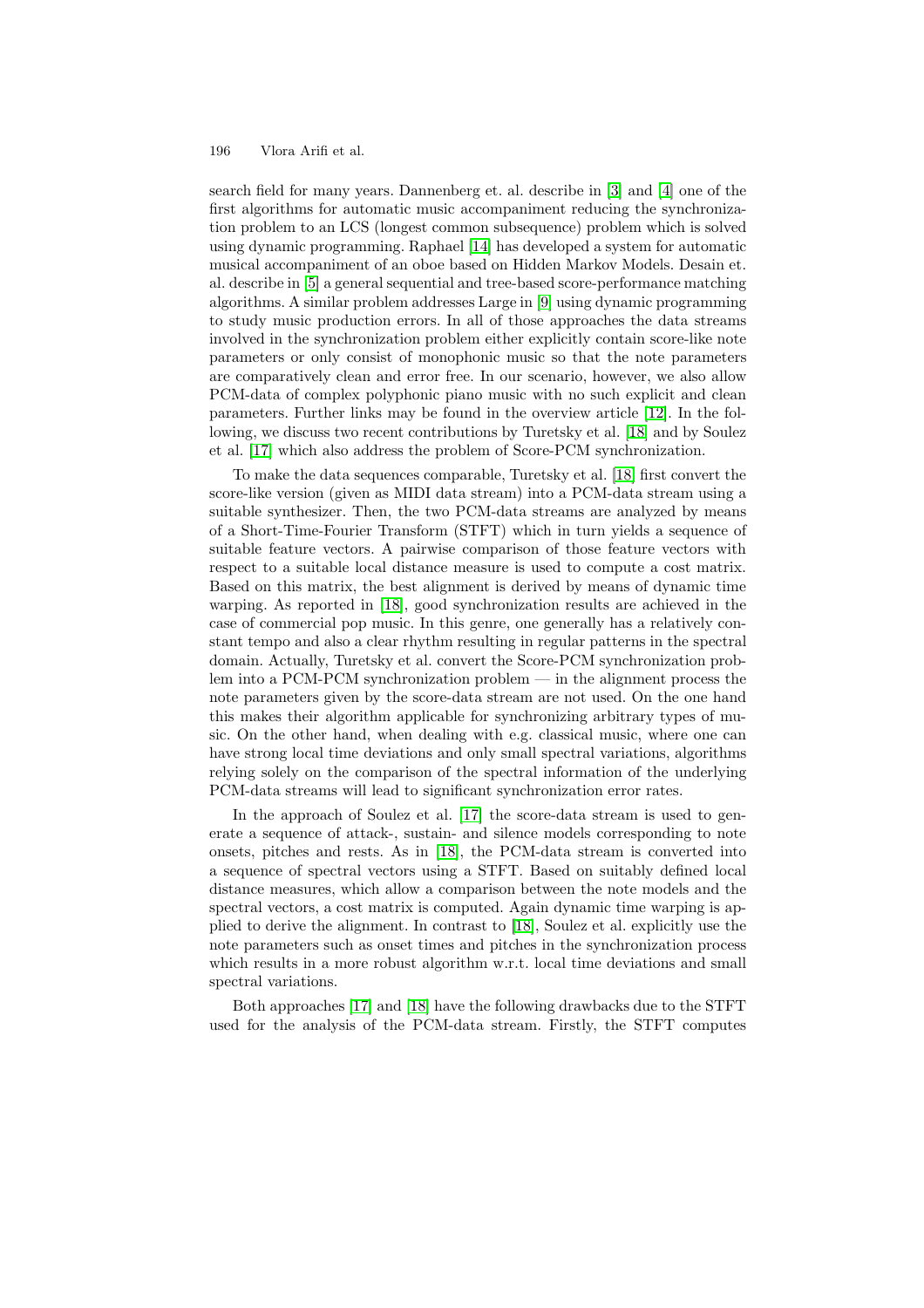spectral coefficients which are *linearly* spread over the spectrum resulting in a bad resolution of low frequencies. Therefore, in the case of low notes one has to rely on the harmonics. This is problematic in polyphonic music where one often has the situation that harmonics and fundamental frequencies of different notes coincide. Secondly, in order to obtain a satisfying time resolution one has to work with a relatively large number of feature vectors on the PCM-side. (For example, even with a rough time resolution of 46 ms as suggested in [\[18\]](#page-17-1) these are more than 20 feature vectors per second.) This leads to huge memory requirements as well as long running times in the DTW computation, which are both proportional to the product of the lengths of the two sequences to be aligned.

As mentioned in the last section, the extraction problem of score-like note parameters from waveform-based PCM-data itself constitutes an active research area with many yet unsolved problems. We only give a small choice of relevant literature where the reader finds further links. As an example, we mention the approach of Raphael [\[15\]](#page-17-5) who uses Hidden Markov Models to transcribe polyphonic piano music. Klapuri et. al. [\[10\]](#page-17-6) use moving-average techniques to extract note pitches in polyphonic musical signals. As is also mentioned by the authors, the extraction of such parameters in polyphonic music still leaves a lot of work to do. Foote [\[6\]](#page-16-6) uses the concept of the so-called novelty score to automatically segment audio recordings. In Section [3](#page-4-0) we use a similar technique to extract candidates of onset times. Bobrek et. al. [\[2\]](#page-16-7) use filter bank techniques in combination with note templates for the transcription of polyphonic piano music. We have modified their approach to extract the pitches of the previously determined onset candidates. Finally, we want to mention the comprehensive book [\[11\]](#page-17-7) by Mazzola who gives, among many related topics, a detailed account on local tempo variations resulting from expressiveness in performances.

## <span id="page-4-0"></span>**3 Feature Extraction**

In this section we summarize our system for extracting note parameters from the PCM-data stream. Using several established tools from audio signal processing, our main contributions are a refined template matching algorithm for polyphonic pitch extraction and a two-step algorithm for note onset detection.

Figure [2](#page-5-0) shows the overall feature extraction algorithm. An input PCMsignal is transformed to a subband representation using a multirate filterbank. Simultaneously, a two-stage peak-picking algorithm detects probable note onset positions. According to those onset positions, the subband representation is split into time intervals. For each interval, we calculate an energy vector with components corresponding to the subbands: each component contains the total energy within the interval of the respective subband. Then, for each energy vector a pitch extraction based on a template matching algorithm is performed. The pitch extraction yields a set of notes for the corresponding time interval. The feature extraction algorithm outputs a note object for each note in each time interval, where a note object consists of an onset time and a pitch information.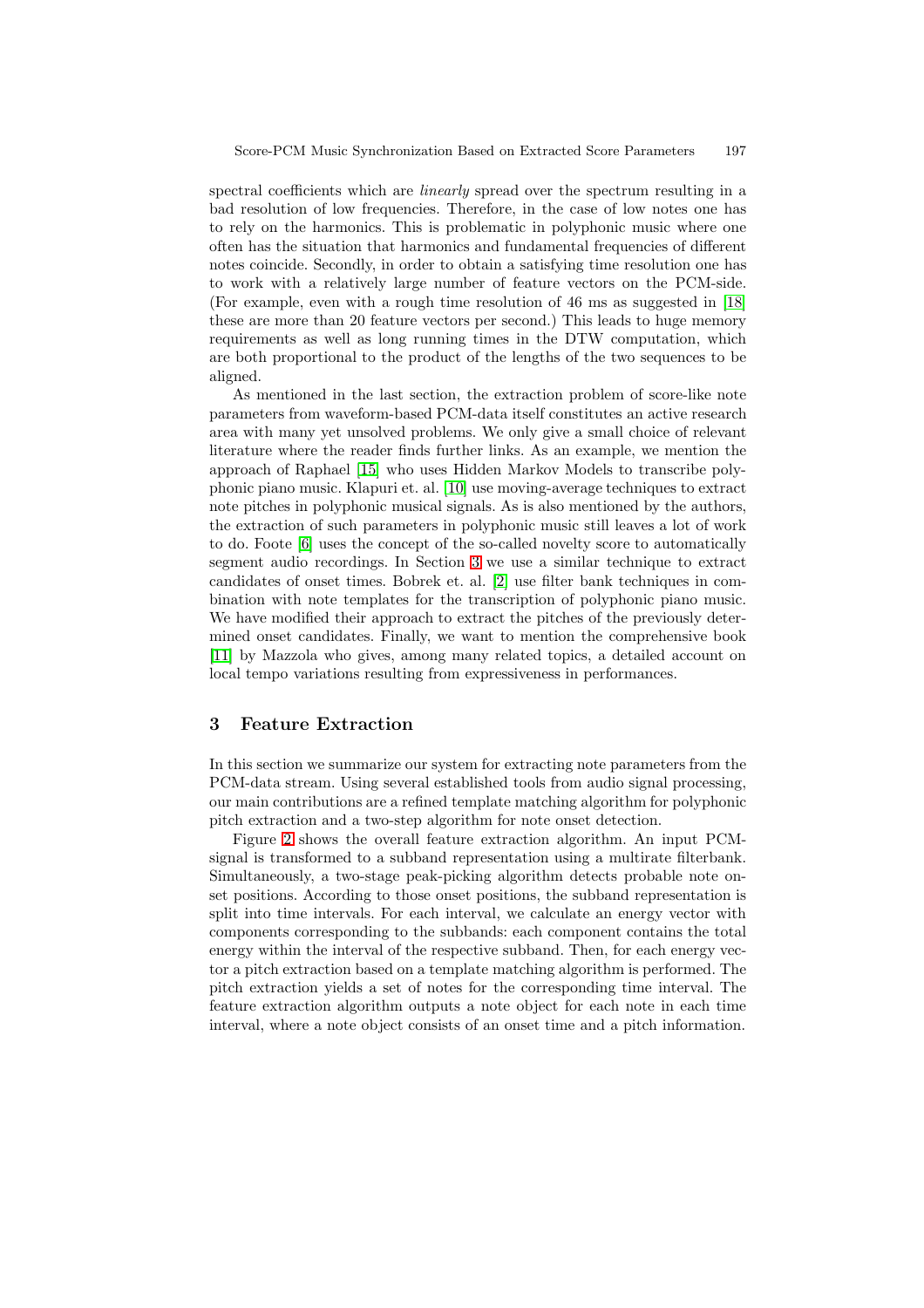

<span id="page-5-0"></span>**Fig. 2.** Diagram of the feature extraction algorithm.

We now briefly discuss the components of our algorithm. For onset detection, we first calculate a *novelty*[1](#page-5-1) *curve* of the input signal. This step basically consists of a STFT with a step size of 23 ms, where for each step a novelty value is calculated by summing over the absolute changes of the last two steps' magnitude spectra. Peaks in the resulting novelty curve constitute candidate onset times. As the time-resolution of 23 ms is very rough, a postprocessing of all candidate onset-times is performed based on linear prediction. In linear predictive coding (LPC), the harmonic parts of a signal segment are summarized in a few prediction coefficients which may in turn be used to predict the short-time signal behavior. A method proposed in [\[7\]](#page-16-8) compares ratios of prediction errors resulting from crossover predictions of neighboring signal segments to detect significant signal changes. We adopt this method to increase the time resolution of our candidate onset times to about 10 ms. For a detailed account we refer to [\[1\]](#page-16-1).

The simultaneously applied subband filterbank transforms the input signal into  $M = 224$  subband signals. The filterbank is realized by a tree structured cascade of orthogonal 2-band filterbanks. The tree structure of the filterbank — and hence the frequency ranges of the subbands — are chosen such that the fundamental frequency of at most one piano note (well-tempered tuning) falls into one subband. This guarantees that in the subsequent template matching algorithm templates can be uniquely assigned to energy vectors. For further details on the filter bank tree structure we refer to [\[2\]](#page-16-7).

For pitch detection, template matching is performed w.r.t. a template data base (TDB) consisting of one template for each musical note. A template is an M-point vector representing the energy distribution of a certain note over the above subbands. The templates were recorded using a Yamaha GranTouch E-Piano. We furthermore evaluated templates generated by two acoustic pianos (Steinway and Schimmel). However, the E-Piano's templates turned out to be the most robust for our purposes.

<span id="page-5-1"></span><sup>1</sup> We adopted the term *novelty* from [\[6\]](#page-16-6) even though our definition of *novelty curve* does only conceptually correspond to the one used by Foote.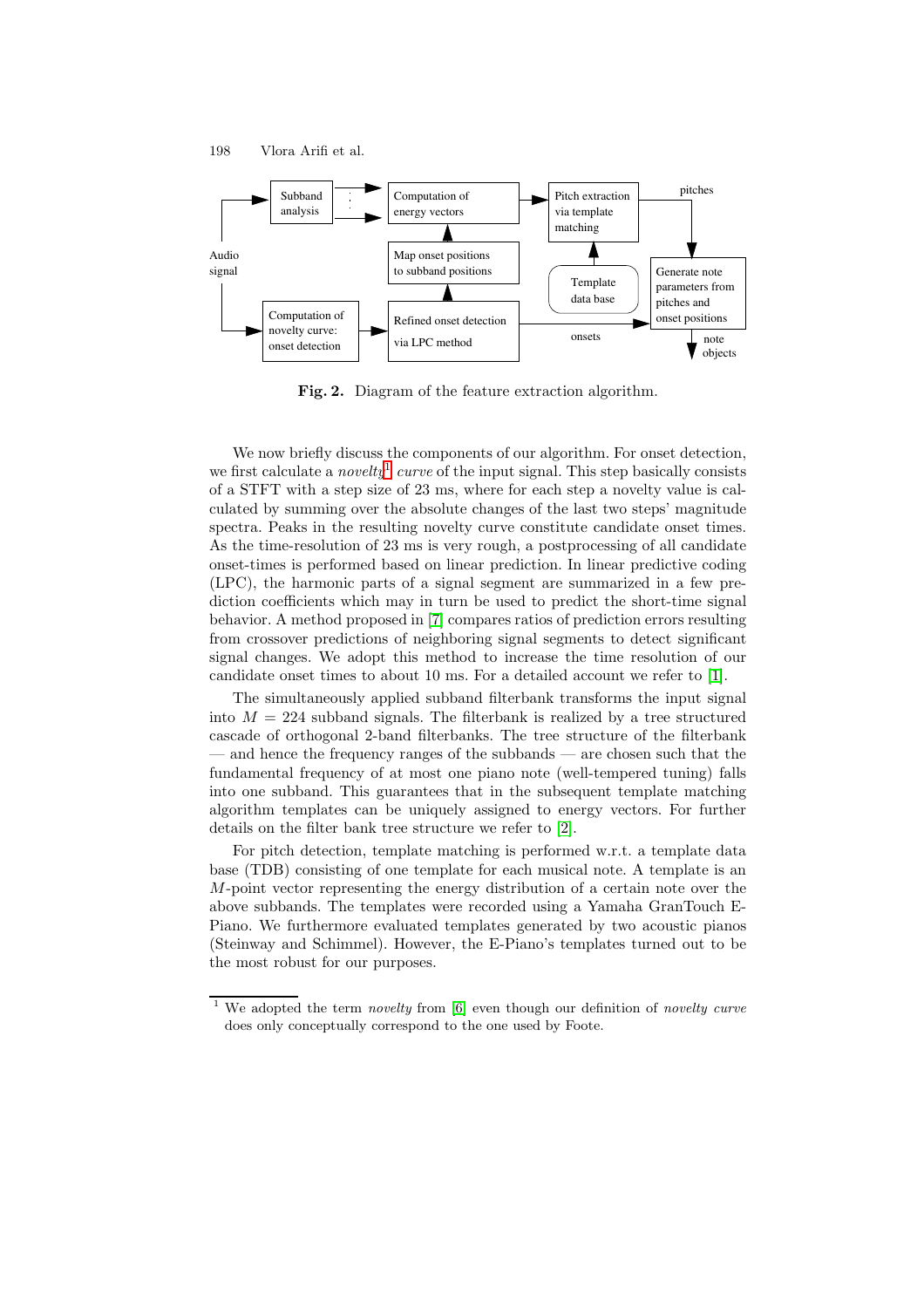Starting with an initial energy vector, our template matching algorithm roughly tries to select a template from the TDB which optimally fits the energy vector w.r.t. a certain criterion. If successful, a corresponding energy fraction is subtracted from the energy vector to yield a modified vector, which is used to recurse the procedure until the remaining residual energy falls under a specified lower bound. We used the following criterion for selecting a template which optimally fits an energy vector  $E \in \mathbb{R}^M$ : find the lowest subband index k such that  $E(k) \ge (c/M) \sum_{i=1}^{M^*} |E(i)|$  (for a suitable prior constant c). If such a k exists, search the TDB for a template  $S_k$  with fundamental frequency in this subband. If E contains  $S_k$  to a significant extent, select  $S_k$  as a matching template. In [\[2\]](#page-16-7) the authors, instead of using the lowest significant subband, choose the subband containing the highest energy component for selecting the template. However, in our experiments this criterion turned out to yield several octave interval errors in pitch detection, especially when applied to recordings from acoustic pianos.

To conclude this section we note that our algorithms require a careful choice of parameters (e.g., thresholds for template extraction, peak picking, or the minimum inter-onset interval). A detailed discussion is beyond the scope of this paper. For further details, we refer to [\[1\]](#page-16-1).

### <span id="page-6-0"></span>**4 Synchronization Algorithms**

In this section we describe the actual synchronization algorithms. Due to space limitation, we only consider the case of a score- and a PCM-data stream (SPsynchronization). The other cases such as SM- or MP-synchronization are even easier or can be done in a similar fashion (see [\[1\]](#page-16-1)).

First, we discuss how to preprocess the score data which is assumed to exist in electronic form (e.g., as a file in the Capella format). We distinguish between two kinds of note objects: *explicit* and *implicit* ones. For *explicit* objects all note parameters such as measure, beat, duration, and pitch are given explicitly. In view of the synchronization algorithm we only use the musical onset time and pitch. We represent each explicit note object by a tuple  $(e, p) \in \mathbb{Q} \times [0 : 127]$ , where  $[a : b] := \{a, a + 1, \ldots, b\}$  for integers a and b. Here, we identify a pitch with the corresponding MIDI pitch given by an integer between 0 and 127. Furthermore, the musical onset time  $e \in \mathbb{Q}$  is computed by  $e = r \cdot (m-1) + b$  if the piece of music has r beats per measure, where  $m \in \mathbb{N}$  and  $b \in \mathbb{Q}$  denote the measure and beat respectively of the explicit note object. For example, the first and fourth explicit note object in the right hand of the Aria (Fig. [3\)](#page-7-0) are given by (0, 79) and (2.75, 83) respectively.

By an *implicit* note object we understand notes or a group of notes with an additional specification such as a trill, an arpeggio or grace notes. Implicit objects allow different realizations, depending on the epoch and the actual interpretation. To get this ambiguity under control we introduce the concept of a fuzzy note. A *fuzzy note* is defined to be a tuple (e, H) consisting of an onset time  $e \in \mathbb{Q}$  and a set of alternative pitches  $H \subset [0:127]$ . Then an implicit note object, such as a trill, is represented by the musical onset time of a certain main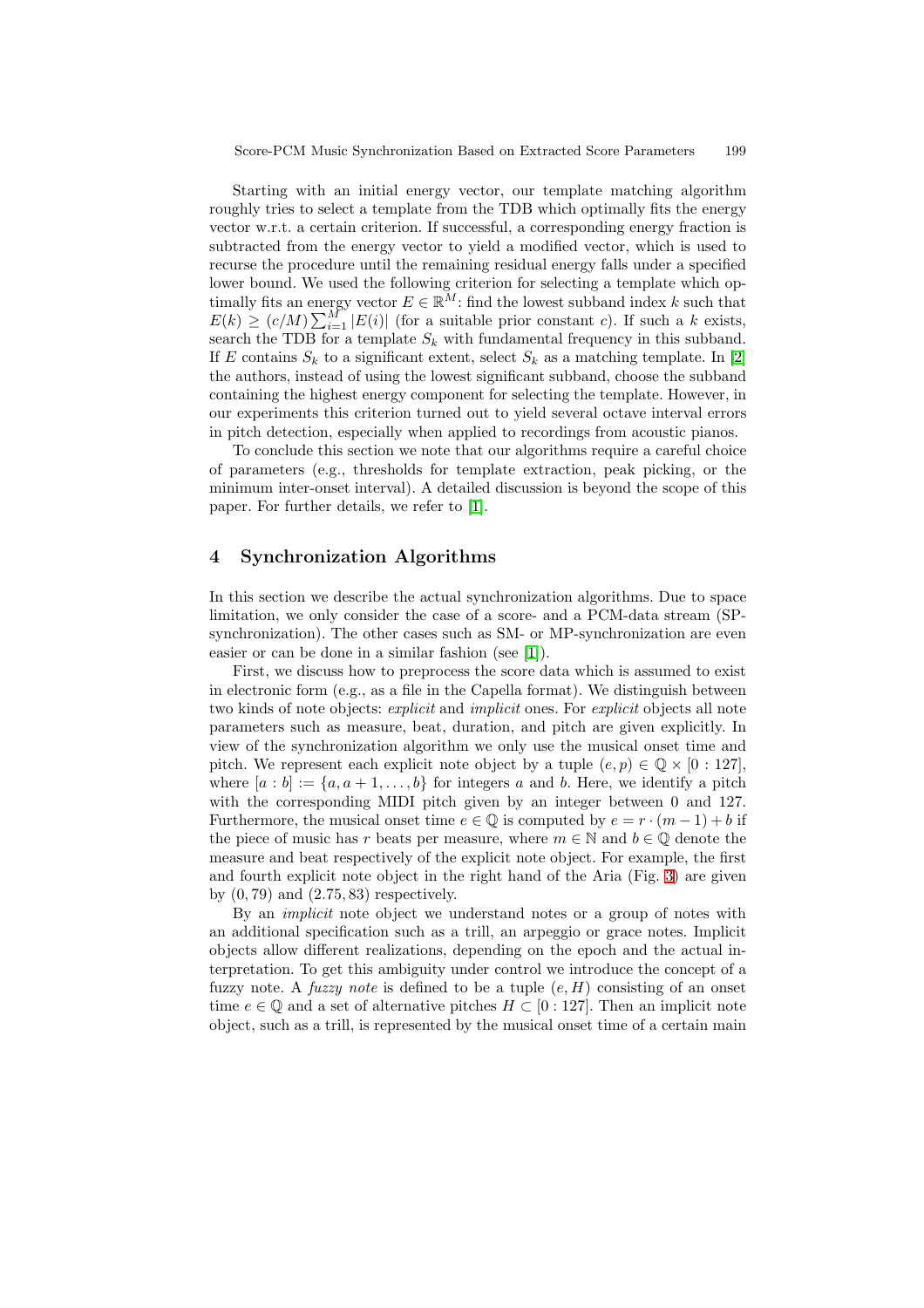

<span id="page-7-0"></span>**Fig. 3.** First four measures of the *Aria con Variazioni* by J. S. Bach, BWV 988.



<span id="page-7-1"></span>**Fig. 4.** Appoggiatura and trill, (a) notation, (b) possible realization, (c) fuzzy note, (d) encoding.

note and the set of all pitches appearing in a possible realization of this object (see Fig. [4](#page-7-1) for an illustration). For example, the third note object of the first measure in the right hand of the Aria (Fig. [3\)](#page-7-0) is given by  $(3, \{79, 81\})$ .

Using this encoding we may assume that a score is given by a subset  $S \subset$  $\mathbb{Q} \times 2^{[0:127]} \times 2^{[0:127]}$ , where  $2^{[0:127]}$  denotes the set of all subsets of  $[0:127]$ . Here, in a triple  $(e, H_0, H_1) \in S$  the subset  $H_0 \subset 2^{[0:127]}$  consists of all pitches of explicit note objects having musical onset time  $e$  and similarly the subset  $H_1 \subset 2^{[0:127]}$  consists of all pitches of implicit note objects having musical onset time e.

We now turn to the data stream given in PCM-format. As described in Section [3,](#page-4-0) we extract a set of possible candidates of note objects given by their physical onset times and pitches (including in general erroneous objects). In view of the synchronization it is useful to further process this extracted data by quantizing the onset times. Simply speaking, we pool all note objects by suitably adjusting those physical onset times which only differ by some small value e.g., smaller than a suitably chosen  $\Delta > 0$  — since these note objects are likely to have the same musical onset time in the corresponding score format. After quantization we also may assume that the extracted PCM-data is given by a subset  $P_{\Delta} \subset \mathbb{Q} \times 2^{[0.127]}$ . Note that in the PCM-case there are only explicit note objects.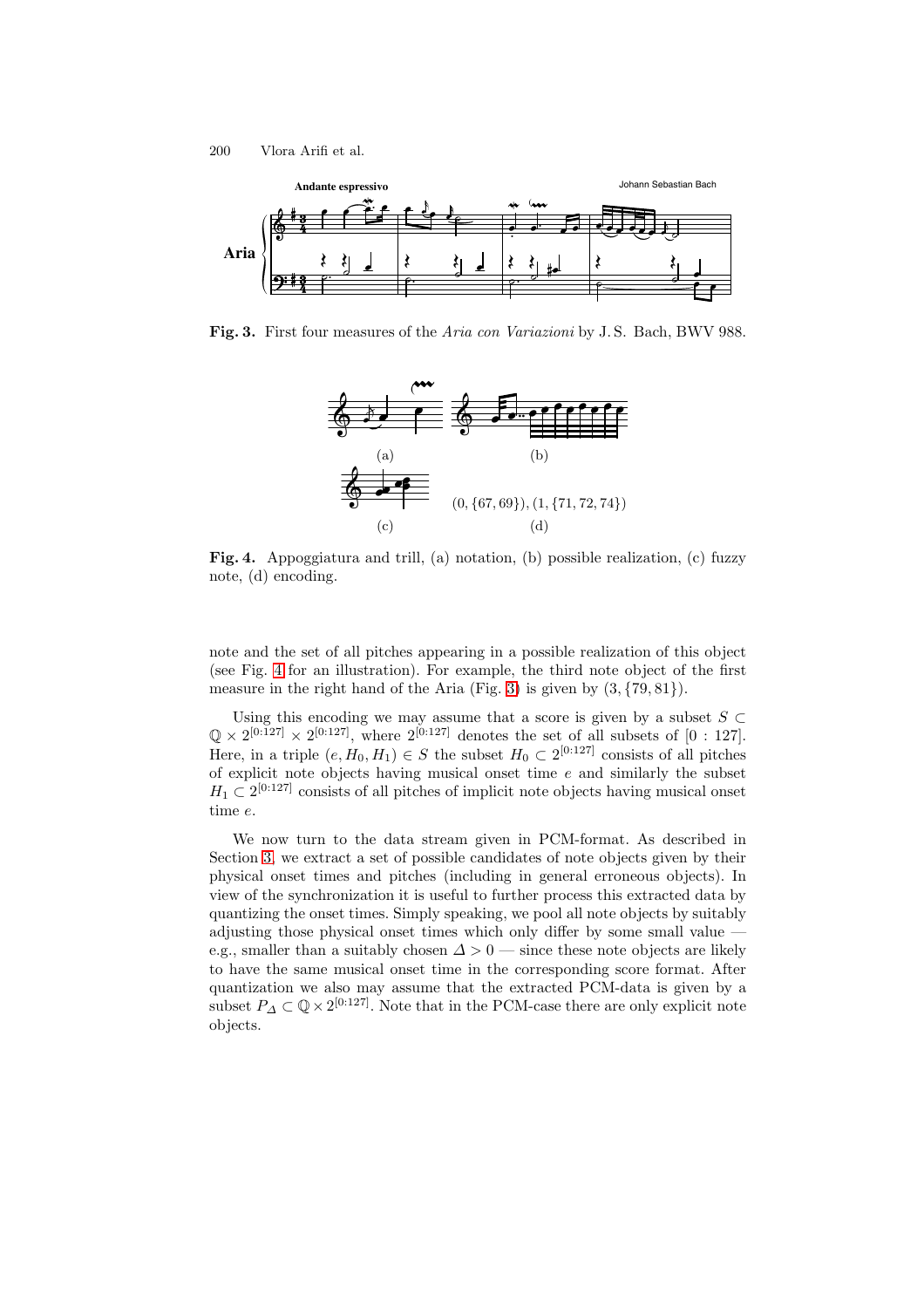Altogether, we may assume that the score and the  $\Delta$ -quantized extracted PCM-data are given by the sets

$$
S = [(s_1, S_{01}, S_{11}), \dots, (s_s, S_{0s}, S_{1s})] \text{ and } P_{\Delta} = [(p_1, P_{01}), \dots, (p_p, P_{0p})].
$$

Here, the  $s_i$ ,  $1 \leq i \leq s$ , denote the musical onset times and the  $p_j$ ,  $1 \leq j \leq p$ , denote quantized physical onset times. Furthermore,  $S_{0i}$ ,  $S_{1i}$ ,  $P_{0j} \subset [0:127]$  are the respective sets of pitches for the explicit and implicit objects.

On the basis of S and  $P_{\Delta}$  we now accomplish the SP-synchronization. Since the score and the PCM-data represent the same piece of music, it is reasonable to assume  $s_1 = p_1 = 0$  by possibly shifting the onset times. Now, the goal is to partially link the onset times  $s_1, \ldots, s_s$  to  $p_1, \ldots, p_p$  by maximizing the matches of the corresponding pitch sets. In the following, we formalize this approach.

**Definition 1.** *A* score-PCM-match *(SP-match) of* S and  $P_{\Delta}$  *is defined to be a partial map*  $\mu$ :  $[1:s] \rightarrow [1:p]$ *, which is strictly monotonously increasing on its domain satisfying*  $(S_{0i} \cup S_{1i}) \cap P_{0u(i)} \neq \emptyset$  *for all*  $i \in \text{Domain}(\mu)$ *.* 

This definition needs some explanations. The fact that objects in S or  $P_{\Delta}$  may not have a counterpart in the other data stream is modeled by the requirement that  $\mu$  is only a partial function and not a total one. The monotony of  $\mu$  reflects the requirement of faithful timing: if a note in S precedes a second one this also should hold for the  $\mu$ -images of these notes. Finally, the requirement  $(S_{0i} \cup S_{1i}) \cap$  $P_{0\mu(i)} \neq \emptyset$  prevents that onset times are linked which are completely unrelated with respect to their pitches.

Obviously, there are many possible SP-matches between S and  $P_{\Delta}$ . By means of a suitable cost function we can compare different matches. The goal is then to compute an SP-match minimizing the cost function. To simplify the notation we identify the partial function  $\mu$  with its graph  $\text{Graph}(\mu) := \{ (i_1, j_1), \cdots, (i_\ell, j_\ell) \},\$ where  $\{i_1 < \cdots < i_\ell\} \subseteq [1:s]$  and  $\{j_1 = \mu(i_1) < \cdots < j_\ell = \mu(i_\ell)\} \subseteq [1:p]$ . In the following definition we assign costs to each SP-match  $\mu$ . In this, we make use of a parameter vector  $\pi := (\alpha, \beta, \gamma, \delta, \zeta, \Delta) \in \mathbb{R}^6_{\geq 0}$  consisting of six real parameters which will be specified later.

**Definition 2.** With respect to the parameter vector  $\pi := (\alpha, \beta, \gamma, \delta, \zeta, \Delta) \in \mathbb{R}^6_{\geq 0}$ <br>the SP-cost of an SP-match u between a scare S and a A-guantized set P<sub>2</sub> of *the* SP-cost *of an SP-match*  $\mu$  *between a score* S *and a*  $\Delta$ -quantized set  $P_{\Delta}$  *of the corresponding PCM-document is defined as*

$$
C_{\pi}^{\text{SP}}(\mu|S, P_{\Delta}) := \alpha \cdot \sum_{(i,j) \in \mu} \left( |S_{0i} \setminus P_{0j}| + \lambda(i,j) \right)
$$
  
+  $\beta \cdot \sum_{(i,j) \in \mu} \left( |P_{0j} \setminus (S_{0i} \cup S_{1i})| + \rho(i,j) \right)$   
+  $\gamma \cdot \sum_{k \notin \text{Domain}(\mu)} \left( |S_{0k}| + \sigma(k) \right) + \delta \cdot \sum_{t \notin \text{Image}(\mu)} |P_{0t}|$   
+  $\zeta \cdot \sum_{(i,j) \in \mu} |s_i - p_j \cdot \ell(S)/\ell(P)|.$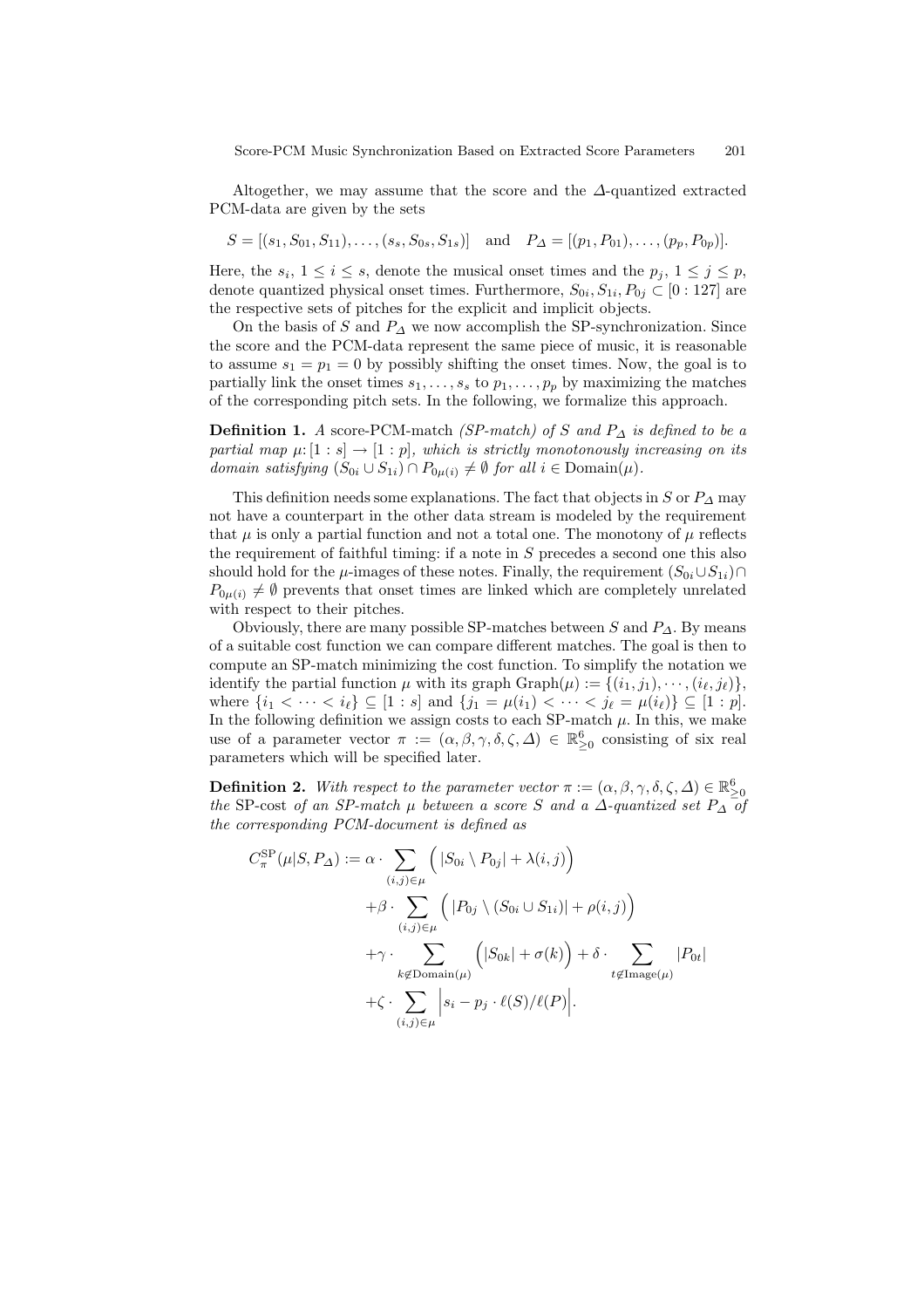This definition also requires some explanations. The sum corresponding to the factor  $\alpha$  represents the cost of the non-matched explicit and implicit note objects of the score S. To be more accurate, the cardinality  $|S_{0i} \setminus P_{0j}|$  measures the cost arising from the difference of the set of explicit note objects at the ith onset time of  $S$  and the set of explicit quantized note objects at the *j*th onset time of  $P_{\Lambda}$ . Furthermore,  $\lambda(i, j)$  is defined to be 1 if and only if the score S has an implicit note object at the *i*th onset time and  $P_{\Delta}$  has no counterpart at the *j*th onset time, i.e.,  $S_{1i} \neq \emptyset$  and  $S_{1i} \cap P_{0j} = \emptyset$ . In all other cases  $\lambda(i, j)$  is defined to be 0. Next, we consider the sum corresponding to the factor  $\beta$ . The first summand in the brackets measures the cost of (possibly erroneously) extracted notes at the jth physical onset time whose pitches do not lie in  $S_{0i} \cup S_{1i}$ . Furthermore,  $\rho(i, j)$  is defined to be  $|P_{0j} \cap S_{1i}| - 1$  if  $P_{0j} \cap S_{1i} \neq \emptyset$ . Otherwise  $\rho(i, j)$  is defined to be 0. In other words, for the implicit note objects only *one* match is free of cost whereas each additional match is penalized. (This is motivated by the idea that all notes belonging to a realization of a fuzzy note are expected to have pairwise distinct physical onset times.) The sum corresponding to  $\gamma$  accounts for all onset times of the score which do not belong to the match  $\mu$ . The first term within the brackets counts the number of explicit note objects at the kth onset time,  $k \notin \text{Domain}(\mu)$ . Furthermore,  $\sigma(k)$  is defined to be 1 if there is a nonmatched implicit note object and 0 if there is no implicit note object at the kth onset time. (The idea is that a non-matched fuzzy note should only be penalized by 1 since it only represents a set of alternatives.) The sum corresponding to  $\delta$  accounts for the cost of those notes in  $P_{\Delta}$  which do not have a counterpart in S. Finally, the last sum corresponding to  $\zeta$  measures an adjusted  $\ell^1$ -distance (also known as Manhattan-distance) of the vector pairs  $(s_i, p_j)_{(i,j)\in\mu}$ , where  $\ell(S)$ and  $\ell(P)$  denote the differences of the last and the first musical respectively physical onset times (a kind of musical and physical duration). By this sum one penalizes matches with large relative time deviations thus preventing large global deviations in the synchronization.

In the following we fix a parameter vector  $\pi$ , a preprocessed score S, and quantized extracted PCM-data  $P_{\Delta}$ . Note that if  $\mu$  is an SP-match then also  $\mu' := \mu \setminus \{(i, j)\}\$ for some  $(i, j) \in \mu$ . An easy computation shows

$$
C_{\pi}^{\rm SP}(\mu|S, P_{\Delta}) - C_{\pi}^{\rm SP}(\mu'|S, P_{\Delta}) = \alpha \cdot \left( |S_{0i} \setminus P_{0j}| + \lambda(i, j) \right) + \beta \cdot \left( |P_{0j} \setminus (S_{0i} \cup S_{1i})| + \rho(i, j) \right) - \gamma \cdot \left( |S_{0i}| + \sigma(i) \right) - \delta \cdot |P_{0j}| - \zeta \cdot \left| s_i - p_j \cdot \ell(S) / \ell(P) \right|
$$
(1)

<span id="page-9-0"></span>Now, one can determine a cost-minimizing SP-match by means of dynamic programming. We recursively define a matrix  $C = (c_{ij})$  with  $i \in [0 : s]$  and  $j \in [0:p]$ . First, initialize  $c_{0j} := c_{i0} := C_{\pi}^{\text{SP}}(\emptyset | S, P_{\Delta})$  for all  $i \in [0:s], j \in [0:p]$ . Note that this accounts for the costs that there is no match at all between  $S$  and  $P_{\Delta}$ . At position  $(i, j) \in [1 : s] \times [1 : p]$  the value  $c_{ij}$  expresses the cost for a costminimizing SP-match within the subset  $[1 : i] \times [1 : j] \subset [1 : s] \times [1 : p]$ . Hence,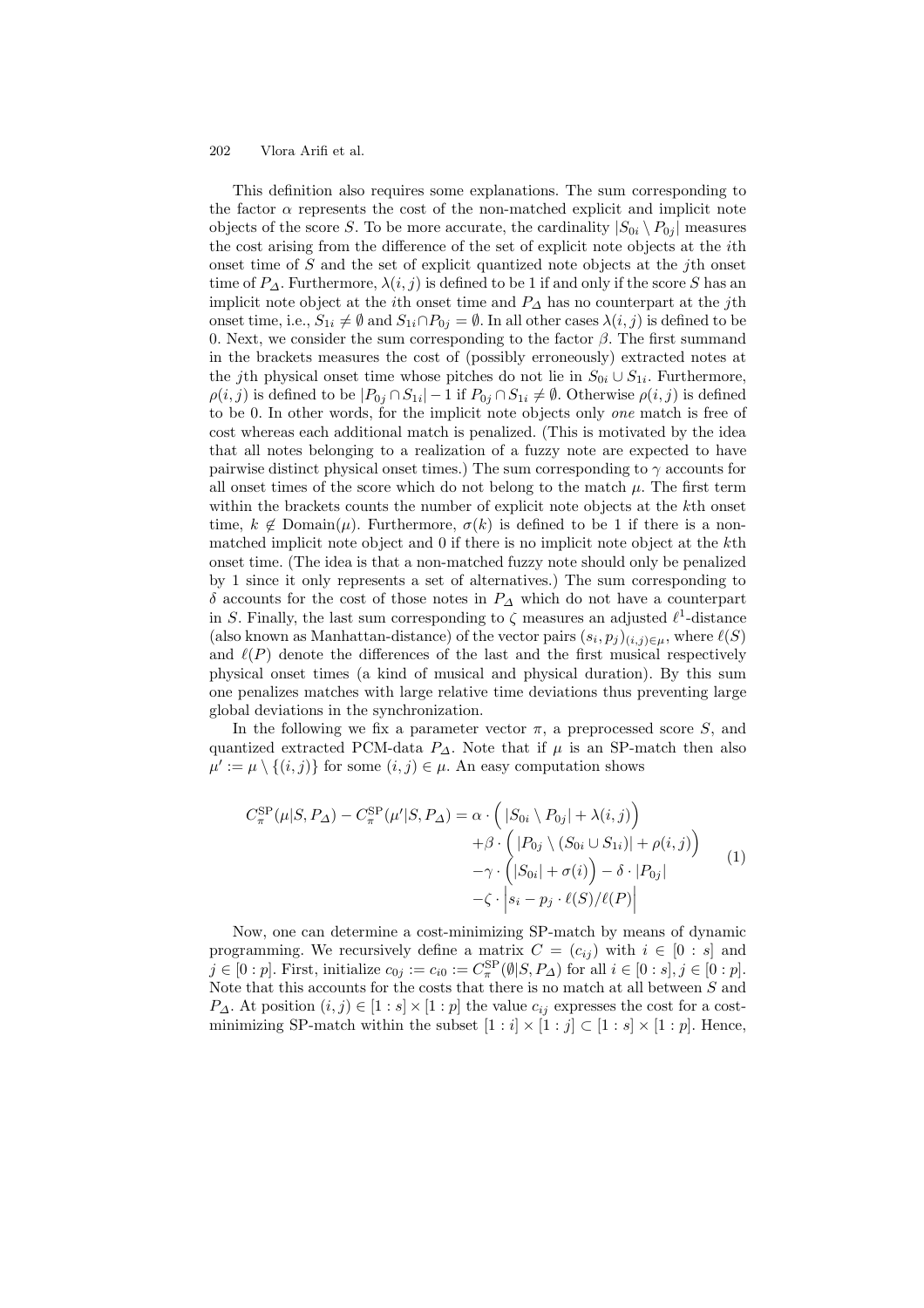$c_{sp}$  expresses the minimal cost of a global SP-match. For  $(i, j) \in [1 : s] \times [1 : p]$ , the value  $c_{ij}$  is defined as

$$
c_{ij} := \min\{c_{i,j-1}, c_{i-1,j}, c_{i-1,j-1} + d_{ij}^{\rm SP}\},\
$$

where

$$
d_{ij}^{\rm SP} := \begin{cases} \text{right hand side of Eq. (1)}, & \text{if } (S_{0i} \cup S_{1i}) \cap P_{0j} \neq \emptyset, \\ 0, & \text{otherwise.} \end{cases}
$$

Using the resulting matrix  $C = (c_{ij})$ , the following algorithm computes a cost-minimizing SP-match:

```
SCORE-PCM-SYNCHRONIZATION(C,s,p)1 i := s, j := p, \text{ SP-Match} := \emptyset2 while (i > 0) and (j > 0)3 do if c[i, j] = c[i, j - 1]4 then j := j - 15 else if c[i, j] = c[i - 1, j]6 then i := i - 17 else SP-Match := SP-Match ∪ \{(i, j)\}\, i := i - 1, j := j - 18 return SP-Match
```
In the next section we give an example to illustrate this procedure and report some of our experiments. As we mentioned before, SM- and MP-synchronization can be done similarly to the SP-case. Furthermore, other synchronization problems such as synchronization of two PCM-data streams  $P_1$  and  $P_2$  ( $P_1P_2$ synchronization) may be achieved by using a score S as a reference and carrying out both an  $SP_1$ - and an  $SP_2$ -synchronization.

We conclude this section with some comments on the parameter vector  $\pi := (\alpha, \beta, \gamma, \delta, \zeta, \Delta)$ . In most of our experiments we set the quantization constant to  $\Delta = 50$  ms. This threshold was chosen since it represents a good compromise between psychoacoustically distinguishable asynchronisms of chords and the shortest possible musical note durations. By the parameters  $\alpha$  and  $\beta$  one can weight the cost for the symmetric difference of pitch sets corresponding to matched onset times, whereas by the parameters  $\gamma$  and  $\delta$  one can weight the cost of those note objects which do not have a counterpart in the other data stream. One meaningful standard choice of the parameters is  $\alpha = \beta = \gamma = \delta = 1$ . However, if one wants to penalize non-matched onset times, for example, one may increase  $\gamma$  and  $\delta$ . In the case  $\zeta = 0$  the last sum of the cost function remains unconsidered. Increasing  $\zeta$  will hamper matches  $(i, j)$  whose onset times  $s_i$  and  $p_i$  differ too much with respect to their relative positions in their respective data stream. In other words, excessive global time divergence in the synchronization of the two data streams can be controlled.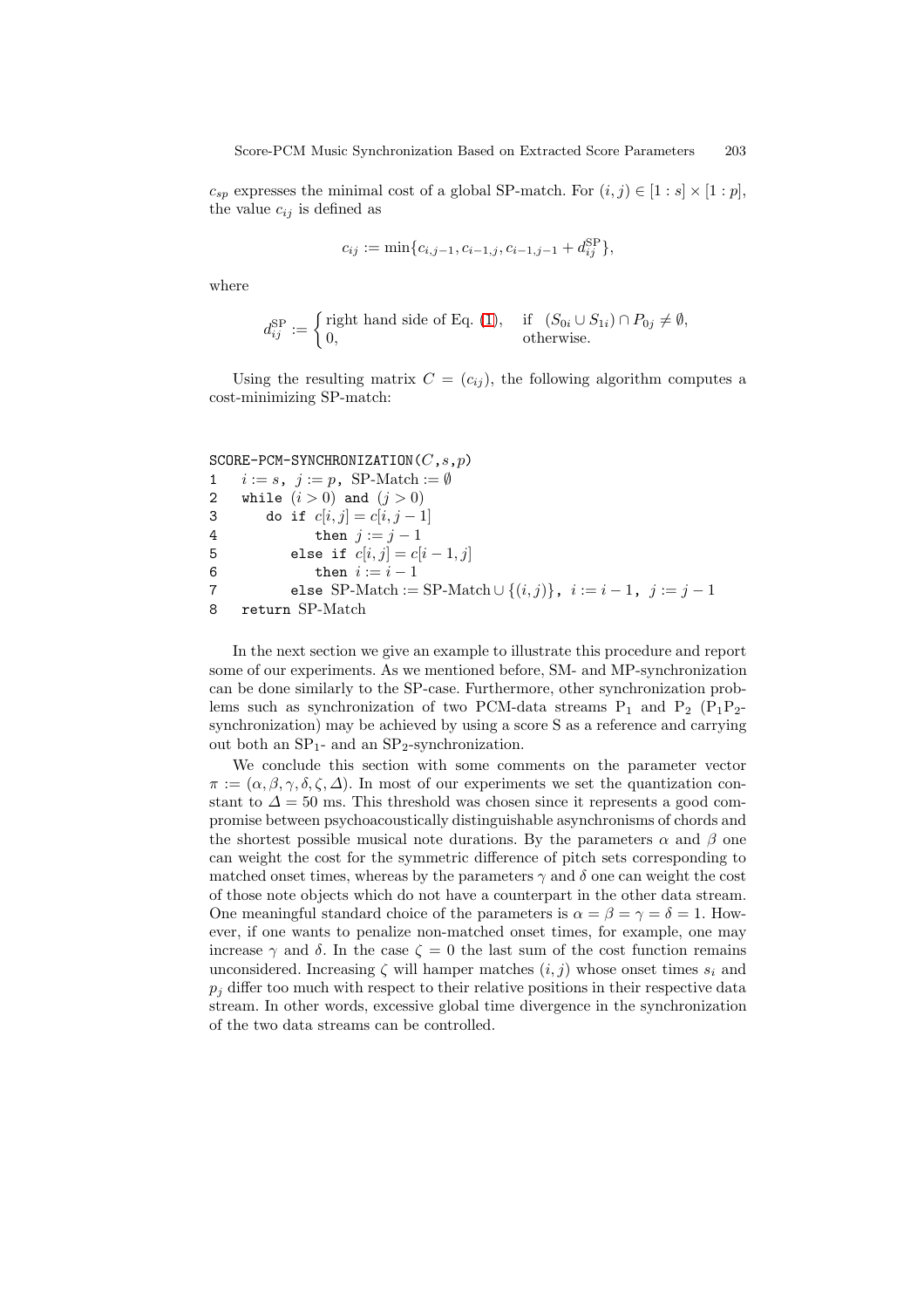## <span id="page-11-0"></span>**5 An Example**

We illustrate the SP-synchronization by means of the example from Fig. [3.](#page-7-0) The score S represents the first four measures of the Aria. The PCM-version P represents a recording or the same measure performed on a Steinway grand piano. The physical length is  $\ell(P) = 13$  sec. The quantization constant is set to  $\Delta = 50$  ms. In the following, we restrict ourselves to the second measure, where two appoggiaturas appear in the right hand of the score. Those are modeled by fuzzy notes. Table [1](#page-11-1) shows the note objects of the score S and the  $\Delta$ -quantized extracted PCM-data  $P_{\Delta}$ .

| S                   |       |                        |              |  | $P_{\Delta}$ |                             |  |  |
|---------------------|-------|------------------------|--------------|--|--------------|-----------------------------|--|--|
| $\overline{\imath}$ |       | $s_i S_{0i}$           | $S_{1i}$     |  |              | $p_j   P_{0j}$              |  |  |
| $\overline{5}$      |       | $3\{54, 81\}\emptyset$ |              |  |              | $7 3.86 \{54, 81\}$         |  |  |
|                     | 63.50 |                        | $\{78, 79\}$ |  |              | 84.47 {79}                  |  |  |
|                     |       |                        |              |  |              | $9 4.75 \{66, 78\}$         |  |  |
|                     |       | ${57}$                 | ${74, 76}$   |  |              | $10\,5.06\, \{57, 66, 76\}$ |  |  |
|                     |       |                        |              |  |              | $11\,5.71\{57, 74\}$        |  |  |
| 8                   |       | $5 \{62\}$             | Ø            |  |              | $12 6.39 \{57, 62\}$        |  |  |

<span id="page-11-1"></span>**Table 1.** Note objects for the score S and the  $\Delta$ -quantized extracted PCM-data  $P_{\Delta}$  for the second measure of the aria (cf. Fig. [3\)](#page-7-0).

This example also illustrates two typical phenomena appearing in the extracted PCM-data. Firstly, in position  $j = 10$  the extracted note of pitch 57 also appears in positions 11 and 12. This can be explained as follows: this note continues to sound and, at every new note attack (e.g., note of pitch 74 at position 11 or note of pitch 62 at position 12), the extraction algorithm again interprets the note of pitch 57 as a "new" note. Secondly, in position 9 appears an "erroneously" extracted note of pitch 66 which differs from the expected note of pitch 78 by an octave. This might be caused by the harmonics of the still sounding note of pitch 54 at position 7 and the new note of pitch 78 at position 9. Actually, these "octave errors" are typical for the extraction algorithm. To tackle this problem one can restrict oneself to only considering pitches which are reduced modulo 12 when using the note parameters as input for the synchronization algorithm. In spite of this reduction one is still left with sufficient information for a successful synchronization.

Table [2](#page-12-1) shows the part of the cost matrix  $C = (c_{ij})$  corresponding to the second movement using the parameter vector  $\pi = (1, 1, 1, 1, 22, 50)$  and a modulo 12 reduction of the pitches.

From C one can compute the global SP-match  $\mu$ . For the second measure this gives the matches  $\{(5, 7), (6, 8), (7, 10), (8, 12)\}\$  which are also printed in bold face in the above table. Note that the SP-algorithm has matched for both appoggiaturas of the score S the corresponding fuzzy notes at position  $i = 6$  and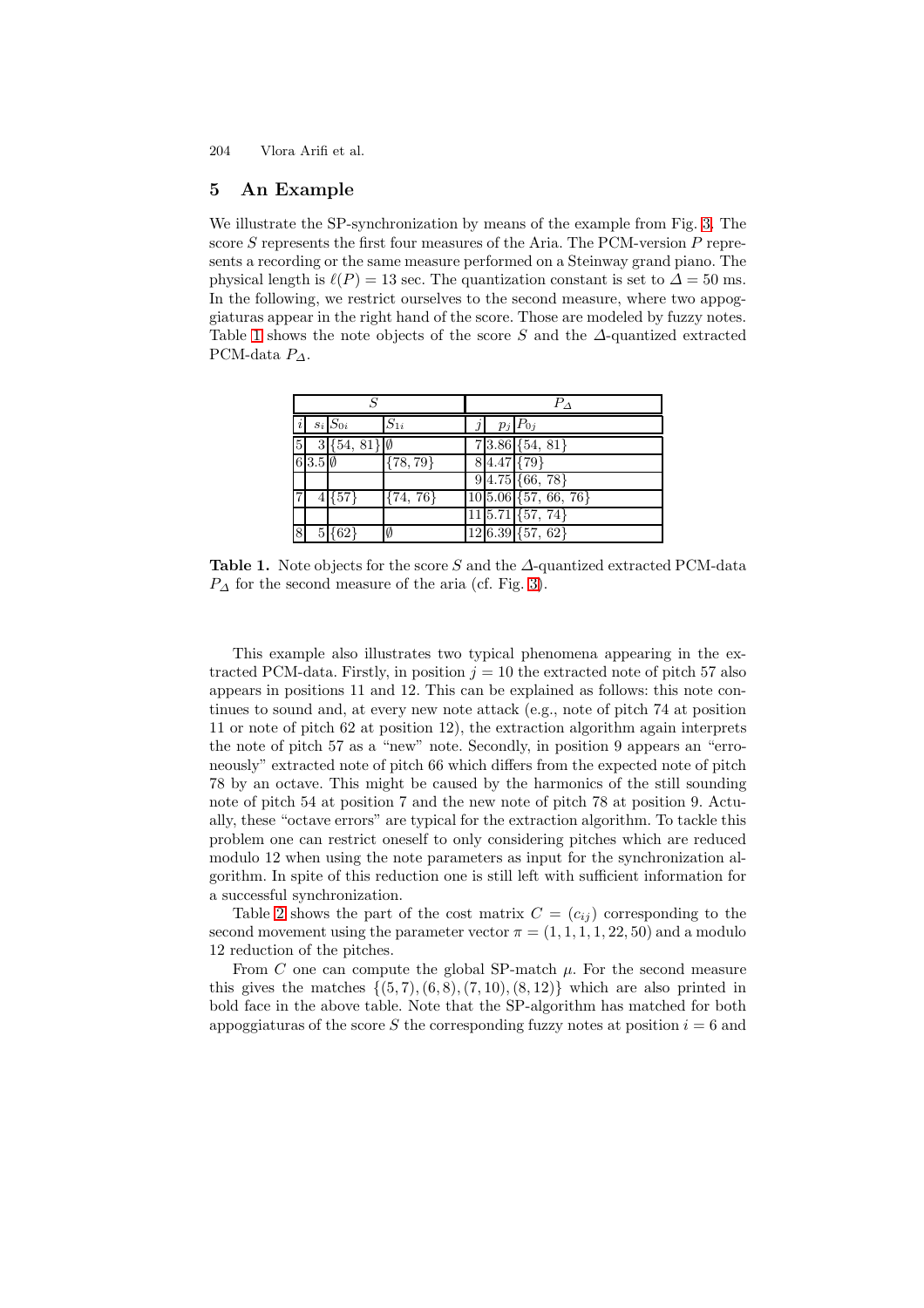Score-PCM Music Synchronization Based on Extracted Score Parameters 205

|  | $\Box$ |                                                                                                                                                                                                                                                                                                     | 10 | 11 | 12 |
|--|--------|-----------------------------------------------------------------------------------------------------------------------------------------------------------------------------------------------------------------------------------------------------------------------------------------------------|----|----|----|
|  |        | $\fbox{4}\fbox{114.8476} \begin{array}{l} 114.8476 \end{array} \begin{array}{l} 114.8476 \end{array} \begin{array}{l} 114.8476 \end{array} \begin{array}{l} 114.8476 \end{array} \begin{array}{l} 114.8476 \end{array} \begin{array}{l} 114.8476 \end{array} \begin{array}{l} 114.8476 \end{array}$ |    |    |    |
|  |        |                                                                                                                                                                                                                                                                                                     |    |    |    |
|  |        |                                                                                                                                                                                                                                                                                                     |    |    |    |
|  |        |                                                                                                                                                                                                                                                                                                     |    |    |    |
|  |        | 8  114.8476 111.8700 110.8132 110.8132 107.4704 107.4704 106.7956                                                                                                                                                                                                                                   |    |    |    |

<span id="page-12-1"></span>**Table 2.** Excerpt of the cost matrix  $C = (c_{ij})$  corresponding to the second movement of the aria using the parameter vector  $\pi = (1, 1, 1, 1, 22, 50)$  and a modulo 12 reduction of the pitches.

 $i = 7$  respectively with the corresponding first notes of the appoggiaturas of  $P_{\Delta}$ at position  $j = 8$  and  $j = 10$  respectively.

### <span id="page-12-0"></span>**6 Experiments**

We have implemented prototypes of the extraction algorithms described in Section [3](#page-4-0) and the synchronization algorithms using MATLAB. Our algorithms for SM-, SP-, and MP-synchronization have been evaluated on a variety of classical polyphonic piano pieces of different complexity and length (ranging from 10 to 60 seconds) played on various instruments. For handling MIDI files within the MATLAB environment, we have implemented several tools for importing, exporting and visualizing MIDI data. Those tools have been made available for the research community, see [\[8\]](#page-16-9). Furthermore, we have systematically generated a library of more than one hundred test pieces both in MIDI- and PCM-format played on a MIDI-piano, a Steinway grand piano, and a Schimmel piano. In some of those pieces our player has deliberately built in excessive accelerandi, ritartandi, rhythmic distortions, and wrong notes. Even in these extreme situations, where one unsurprisingly has many "erroneously" extracted note objects which considerably differ from the score-data, our SP-synchronization algorithm resulted in good overall global matches which are sufficient for most applications mentioned in the introduction. Even more, in case of rather accurately extracted note parameters our synchronization algorithms could resolve subtle local time variations in an interpreted version of the piano piece.

As has already been observed in previous work, the evaluation of synchronization methods is not straightforward and requires special care. First, one has to specify the granularity of the alignment which very much depends on the application in mind. For example, if one is interested in a system which simultaneously highlights the current measure of the score while playing a corresponding interpretation (as a reading aid for the listener), a deviation of the alignment of a note or even several notes might be tolerable. However, for musical studies or when used as training data for statistical methods a synchronization at note-level or even ADSR-level (Attack-Decay-Sustain-Release) might be required.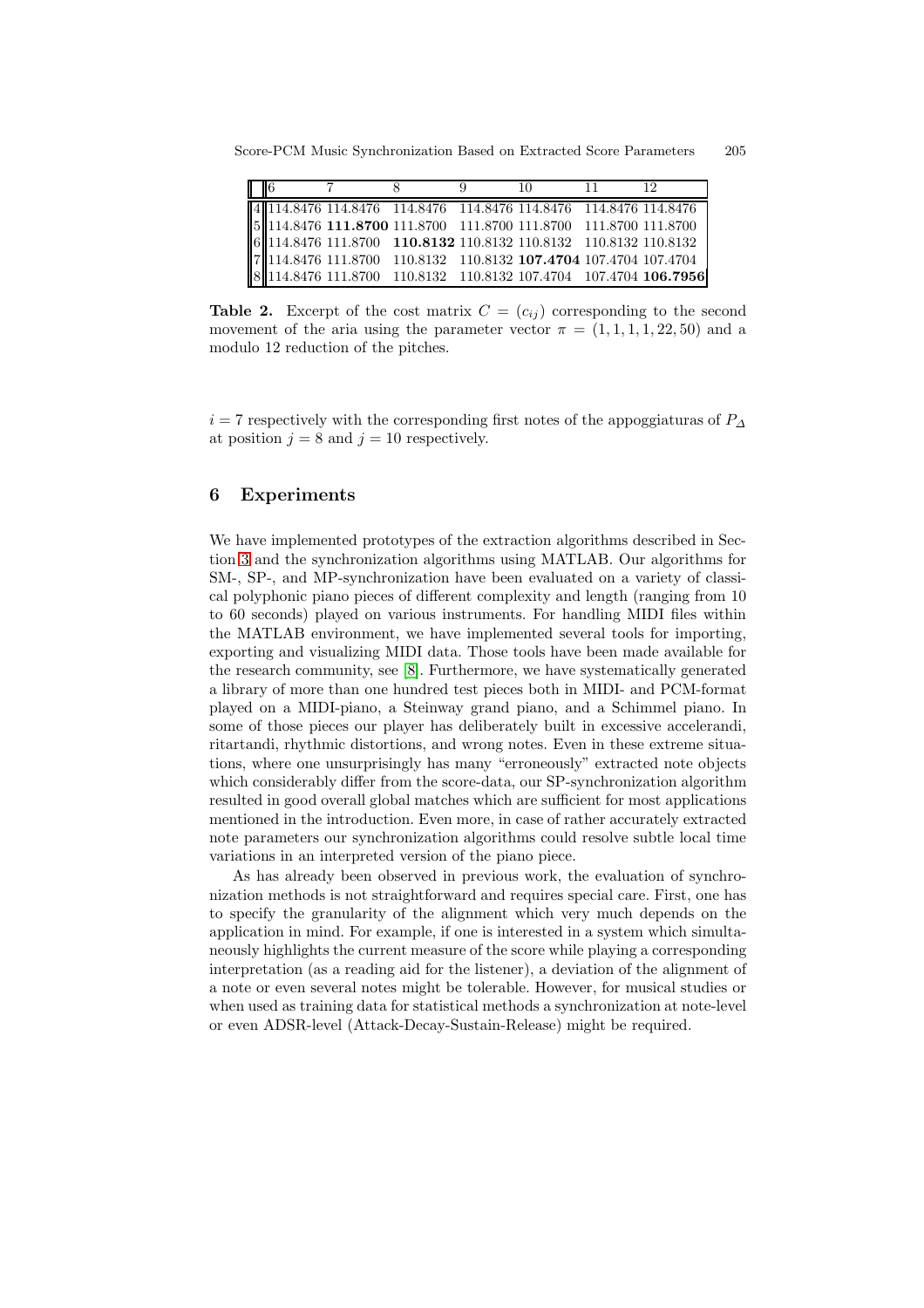Intuitive objective measures of synchronization quality may be the percentage of note events which are correctly matched, the percentage of mismatched notes, or the deviation between the computed and optimal tempo curve. (The output of a synchronization algorithm may be regarded as a tempo deviation or *tempo curve* between the two input data streams.) However, such a measure will fail if the note events which should be aligned do not exactly correspond (such as for trills, arpeggios, or wrong notes). In such a case the measure might give a low grade (bad score) which is not due to the performance of the algorithm but due to the quality of the input streams. Here, one would rate a synchronization as "good" if the musically most important note events are aligned correctly. Unfortunately, to determine such musically important note events a manual interaction is required, which makes the procedure unfeasible for large-scale examinations. Similarly, the measurement of tempo curves requires some ground truth about the desired outcome of the synchronization procedure. Moreover, if a synchronization algorithm is intended to handle even changes in the global structure of the musical piece such as an additional chorus or a missing bridge [\[18\]](#page-17-1), modified notions of tempo curves have to be considered.

For those reasons, we decided to evaluate our synchronization results mainly via sonification, which allows an acoustic assessment on the ADSR-level. The design of suitable objective measures, which allow a systematic and automatic assessment of the synchronization results, is still an open research problem.

In the following we describe one of our experiments where we started with an uninterpreted score-like MIDI-version and an interpreted PCM-version of a given piano piece. Using the results of our MP-synchronization, we automatically modified the onset times of the MIDI-data stream to correspond to the PCMdata stream with regard to the global tempo and the local tempo variations. This results in an "expressive" MIDI-version which represents a sonification of our synchronization results. In case of good extraction parameters the modified MIDI-version rhythmically sounds like a real interpretation of the underlying piano piece.

To demonstrate our synchronization results we made some of our material available at http://www-mmdb.iai.uni-bonn.de/download/syncDemo/, where we provide the underlying test material as well as synchronized versions for several excerpts of classical piano pieces. For each example we supply the following data:

- (1) An uninterpreted MIDI-version (representing the score of the underlying piece of music).
- (2) An interpretation the score (1) performed on an acoustic grand piano (WAV format).
- (3) A MIDI-file containing the score parameters (onset times and pitches) extracted from (2) using our extraction algorithm.
- (4) An expressive MIDI-version created from (1) by modifying the onset times according to our synchronization result. (The note lengths are adopted from (1). Furthermore, the onset times of non-matched note events of (1) where modified via a simple interpolation.)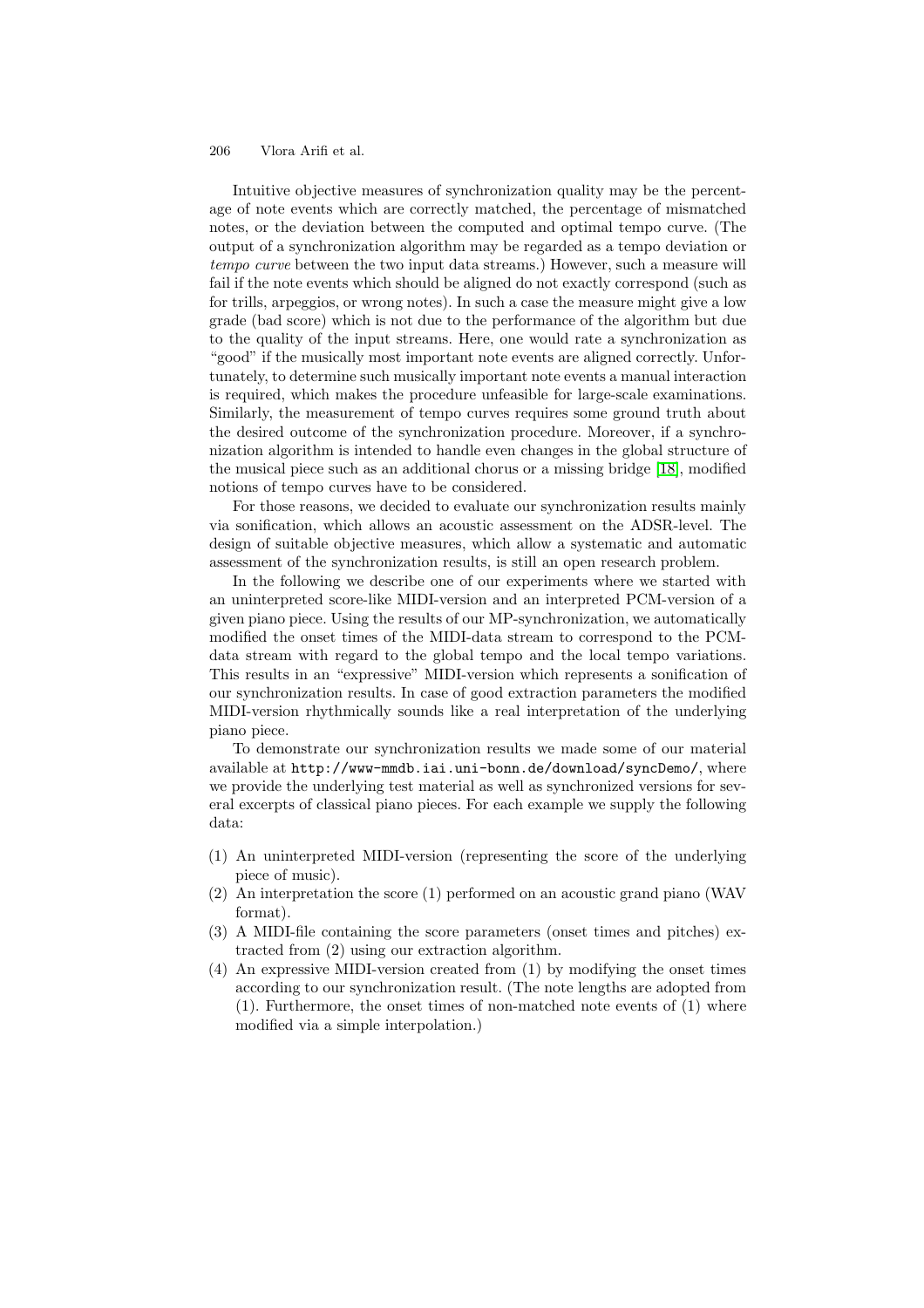(5) An audio-file (WAV format) containing a mix of the the original interpretation (2) in the right audio channel and a synthesized version of the expressive MIDI (4) in the left audio channel.

In some of the cases, two different synchronized versions are given, which have been derived using slightly different choices of the parameter vector. As can be observed by listening to the audio-files (5), the synchronization results for the Mozart and the two Bach variations are very accurate. In the Burgmüller example, our player deliberately built in excessive local tempo deviations. Even in this case our algorithm computed a good global alignment with occasional local inaccuracies. The Bach Aria is synchronized very well except for the trill. This can be explained as follows: The number of notes in the trill of MIDIversion (1) is larger than the one of the corresponding trill in the interpreted PCM-version (2). In other words, there is no exact correspondence of note events in the data streams to be aligned (just as in the case where one has wrong notes in the interpretation). In this case, all what one can expect is not an alignment on the note-level but a rough alignment of the whole regions corresponding to the trills. This is actually what our algorithm does: the notes before and after the trill are matched correctly and the additional notes within the trill of the MIDI-version are not matched at all — only for the sonification we determined the onset times of the additional notes by interpolation which does not reflect the actual synchronization result. This also shows that the method of sonification has to be treated with care when evaluating synchronization results.

The last example is also illustrated by Fig. [5](#page-15-0) corresponding to the first four measures of the of the Bach Aria BWV 988. The top part of the figure shows the piano roll representation of the score-like MIDI-version, the medium part shows the piano roll representation of the extracted note parameters from our interpreted PCM-version (note lengths are not considered), and the bottom part shows the piano roll representation of the "expressive" MIDI-version representing the synchronization result (note lengths of the score-like MIDI-version are used). As one can see in the medium part, the extraction algorithm also generates erroneous score-parameters such as typical octave errors coming from the harmonics. The quality of the extracted note parameters may also be low in parts consisting of many short notes. Furthermore, the uninterpreted MIDI-data stream and the extracted note parameters do note match well around the trill passage. Nevertheless, using the concept of partial matches we do not attempt to force alignment of non matching note objects. The bottom part of Fig. [5](#page-15-0) shows that in spite of the minor extraction quality, this strategy allows us to find a proper MP-synchronization.

### <span id="page-14-0"></span>**7 Conclusions**

In this paper we have proposed algorithms for the automatic synchronization of different versions of a polyphonic piano piece given in different data formats (score, MIDI, PCM). Our implementation yields good synchronization results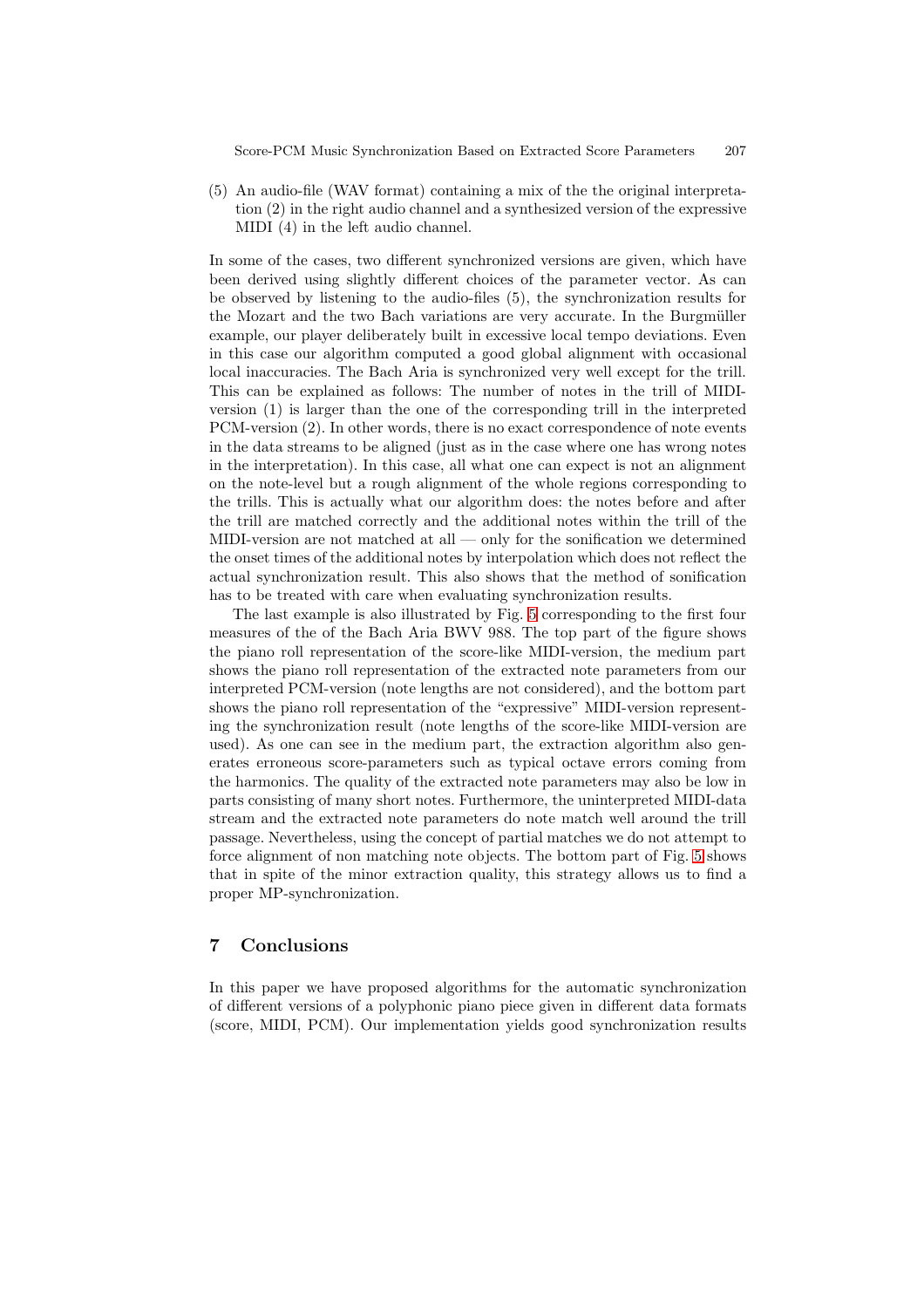

<span id="page-15-0"></span>**Fig. 5.** (a) Uninterpreted MIDI of the first four measures of the Bach Aria BWV 988, (b) MIDI representation of the extracted data from an interpreted version, and (c) expressive MIDI version representing the synchronization results.

even for complex PCM-based polyphonic piano CD-recordings. One of the decisive features is a carefully designed cost function which not only penalizes nonor partially matched note objects but also large relative global time deviations. The parameter vector  $\pi$  allows to weight different aspects in the matching process and leaves room for experiments. In contrast to related approaches [\[17](#page-17-0)[,18\]](#page-17-1), our method fully works on the symbolic, i.e., note-level domain. Working with such score-like features not only accounts for high accuracy — even when having strong local time deviations — but also makes DWT-like computation feasible due the relatively small data sets used in the actual synchronization. A further qualitative advantage of our matching-strategy is the focus on *partial matches*. Here we only include promising score-based matches in the final synchronization result rather than forcing a match for each note object in each of the two versions to be aligned.

Our system works off-line, where the computational bottle-neck lies in the preprocessing step needed to extract note-parameters from the PCM-files (where we up to now did not use any score information so far). An ongoing research project is to exploit the score information already in the extraction step. (See also [\[16\]](#page-17-8) for a similar approach.) This prior knowledge allows to use prediction methods (in particular Kalman-filtering) which in connection with time-varying comb filters may result in extraction algorithms running in real-time. Such fast algorithms may be at the expense of possible lower quality of the extraction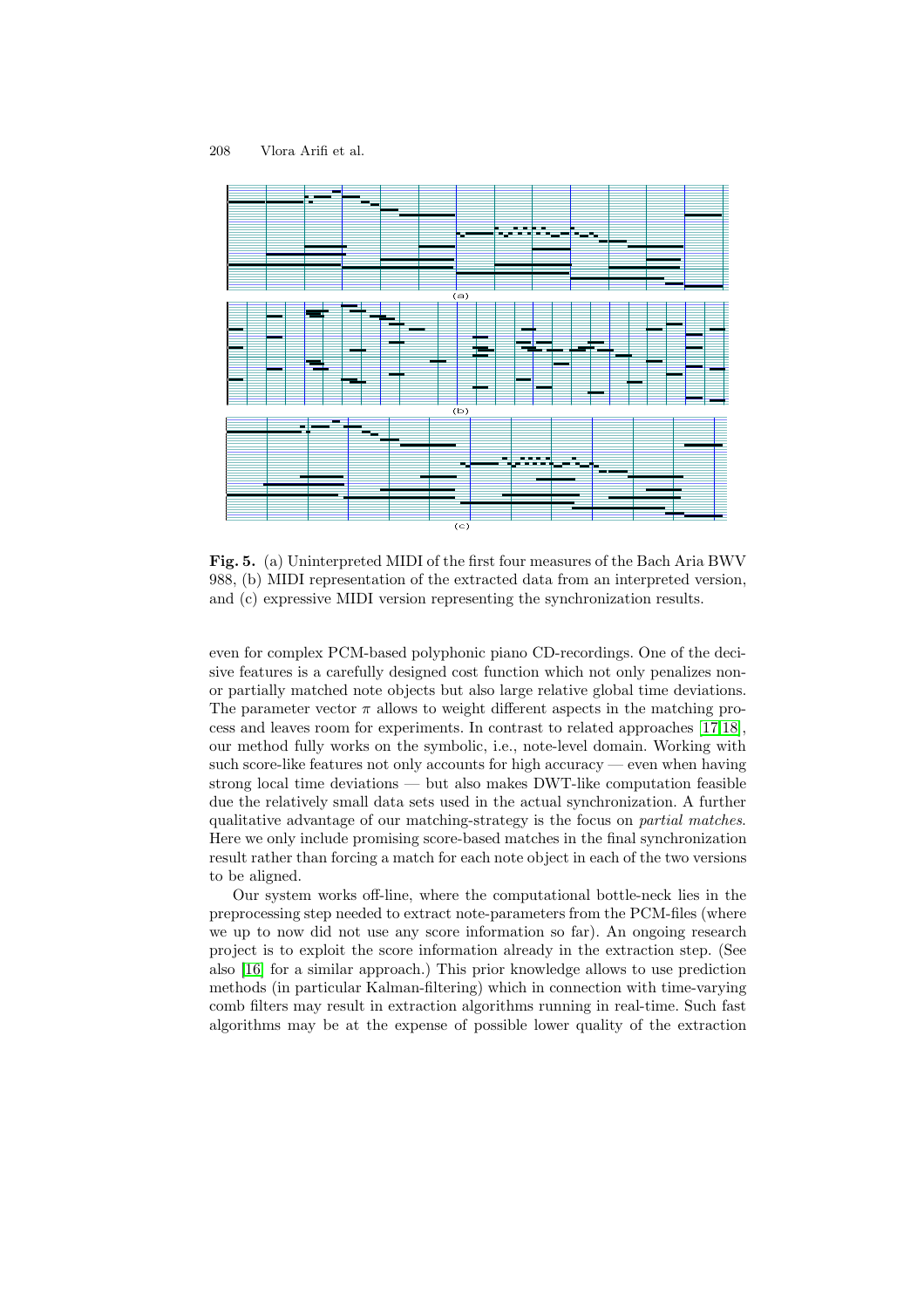<span id="page-16-0"></span>parameters. However, even lower quality of the parameters may be sufficient for a successful synchronization when using a suitably designed cost function which is robust under erroneous parameters.

Future work will also be concerned with properly defining various different types of synchronization problems some of which have been sketched in the last section. Based on such clearly defined problems, suitable measures for comparing synchronization results and assessing their overall quality have to be devised.

Automatic music processing is extremely difficult due to the complexity and diversity of music data. One generally has to account for various aspects such as the data format (e.g., score, MIDI, PCM), the genre (e.g., pop music, classical music, jazz), the instrumentation (e.g., orchestra, piano, drums, voice), and many other parameters (e.g., dynamics, tempo, or timbre). Therefore for most problems in computational musicology there are no universal algorithms yielding optimal solutions for all kinds of music. The approach by Turetsky et al. [\[18\]](#page-17-1) works for general instrumentations but has weaknesses concerning large local tempo variations, whereas our approach captures even large local time deviations of a specific interpretation but is limited concerning the instrumentation. The approach of Soulez et al. [\[17\]](#page-17-0) may be classified in between the former two. For the future it seems to be promising to build up a system which incorporates different, competing strategies (instead of relying on one single strategy) in combination with statistical methods as well as explicit instrument models in order to cope with the richness and variety of music.

## <span id="page-16-1"></span>**References**

- 1. Arifi, V.: *Algorithmen zur Synchronisation von Musikdaten im Paritur-, MIDI- und PCM-Format.* PhD thesis, Universität Bonn, Institut für Informatik, 2002.
- <span id="page-16-7"></span>http://hss.ulb.uni-bonn.de:90/ulb bonn/diss online/math nat fak/2002/arifi vlora 2. Bobrek, M., Koch, D.: *Music Signal Segmentation Using Tree-Structured Filter Banks.* Journal of Audio Engineering Society, Vol. 46, No. 5, May 1998.
- <span id="page-16-2"></span>3. Dannenberg, R. B.: *An On-Line Algorithm for Real-Time Accompaniment.* Proceedings of ICMC, 1984.
- <span id="page-16-3"></span>4. Dannenberg, R. B., Mukaino, H.: *New Techniques for Enhanced Quality of Computer Accompaniment.* Proceedings of ICMC, 1988.
- <span id="page-16-4"></span>5. Desain, P., Honing, H., Heijink, H.: *Robust Score-Performance Matching: Taking Advantage of Structural Information.* ICMC Proceedings 1997, pp. 377-340.
- <span id="page-16-6"></span>6. Foote, J.: *Automatic Audio Segmentation Using a Measure of Audio Novelity.* Proceedings of IEEE International Conference on Multimedia and Expo, vol. I, 2000, pp. 452-455.
- <span id="page-16-8"></span>7. Foster, S., Schloss, W.A., Rockmore, A.J.: *Towards an Intelligent Editor of Digital Audio: Signal Processing Methods* Computer Music Journal, Vol. 6, No. 1, Spring 1982.
- <span id="page-16-9"></span>8. Kurth, F.: *A Matlab Toolbox for Handling Standard MIDI files.* http://www-mmdb.iai.uni-bonn.de/download/miditools/, Department of Computer Science III, Bonn University, Germany, 2003.
- <span id="page-16-5"></span>9. Large, E. W.: *Dynamic programming for the analysis of serial behaviours.* Behaviour Research Methods, Instruments, & Computers. 1993.